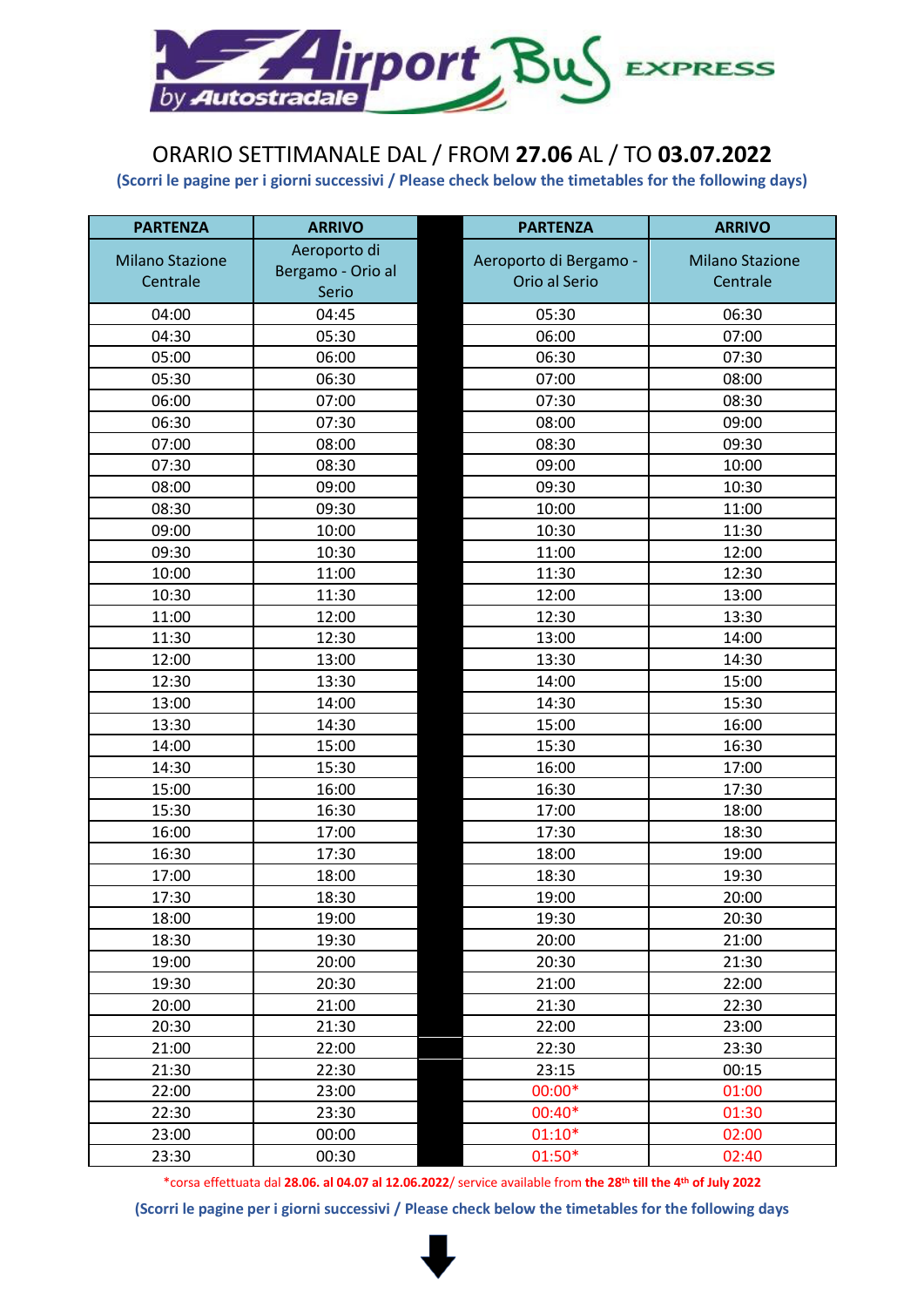

### ORARIO SETTIMANALE DAL / FROM **4.07** AL / TO **10.07.2022**

**(Scorri le pagine per i giorni successivi / Please check below the timetables for the following days)**

| <b>PARTENZA</b>                 | <b>ARRIVO</b>        | <b>PARTENZA</b>      | <b>ARRIVO</b>          |
|---------------------------------|----------------------|----------------------|------------------------|
|                                 | Aeroporto di Bergamo | Aeroporto di Bergamo | <b>Milano Stazione</b> |
| <b>Milano Stazione Centrale</b> | - Orio al Serio      | - Orio al Serio      | Centrale               |
|                                 |                      |                      |                        |
| 04:10                           | 05:10                | 05:40                | 06:40                  |
| 04:40                           | 05:40                | 06:10                | 07:10                  |
| 05:10                           | 06:10                | 06:40                | 07:40                  |
| 05:40                           | 06:40                | 07:10                | 08:10                  |
| 06:10                           | 07:10                | 07:40                | 08:40                  |
| 06:40                           | 07:40                | 08:10                | 09:10                  |
| 07:10                           | 08:10                | 08:40                | 09:40                  |
| 07:40                           | 08:40                | 09:10                | 10:10                  |
| 08:10                           | 09:10                | 09:40                | 10:40                  |
| 08:40                           | 09:40                | 10:10                | 11:10                  |
| 09:10                           | 10:10                | 10:40                | 11:40                  |
| 09:40                           | 10:40                | 11:10                | 12:10                  |
| 10:10                           | 11:10                | 11:40                | 12:40                  |
| 10:40                           | 11:40                | 12:10                | 13:10                  |
| 11:10                           | 12:10                | 12:40                | 13:40                  |
| 11:40                           | 12:40                | 13:10                | 14:10                  |
| 12:10                           | 13:10                | 13:40                | 14:40                  |
| 12:40                           | 13:40                | 14:10                | 15:10                  |
| 13:10                           | 14:10                | 14:40                | 15:40                  |
| 13:40                           | 14:40                | 15:10                | 16:10                  |
| 14:10                           | 15:10                | 15:40                | 16:40                  |
| 14:40                           | 15:40                | 16:10                | 17:10                  |
| 15:10                           | 16:10                | 16:40                | 17:40                  |
| 15:40                           | 16:40                | 17:10                | 18:10                  |
| 16:10                           | 17:10                | 17:40                | 18:40                  |
| 16:40                           | 17:40                | 18:10                | 19:10                  |
| 17:10                           | 18:10                | 18:40                | 19:40                  |
| 17:40                           | 18:40                | 19:10                | 20:10                  |
| 18:10                           | 19:10                | 19:40                | 20:40                  |
| 18:40                           | 19:40                | 20:10                | 21:10                  |
| 19:10                           | 20:10                | 20:40                | 21:40                  |
| 19:40                           | 20:40                | 21:10                | 22:10                  |
| 20:10                           | 21:10                | 21:40                | 22:40                  |
| 20:40                           | 21:40                | 22:10                | 23:10                  |
| 21:10                           | 22:10                | 22:45                | 23:45                  |
| 21:40                           | 22:40                | 23:30                | 00:30                  |
| 22:10                           | 23:10                | $00:15*$             | 01:15                  |
| 22:40                           | 23:40                | $00:50*$             | 01:50                  |
| 23:10                           | 00:10                | 01:30*               | 02:30                  |
| 23:40                           | 00:40                | 02:00*               | 03:00                  |

**\***corsa effettuata dal 5.07. al 11.07/ service available **from the 5th** till **the 11th of July 2022**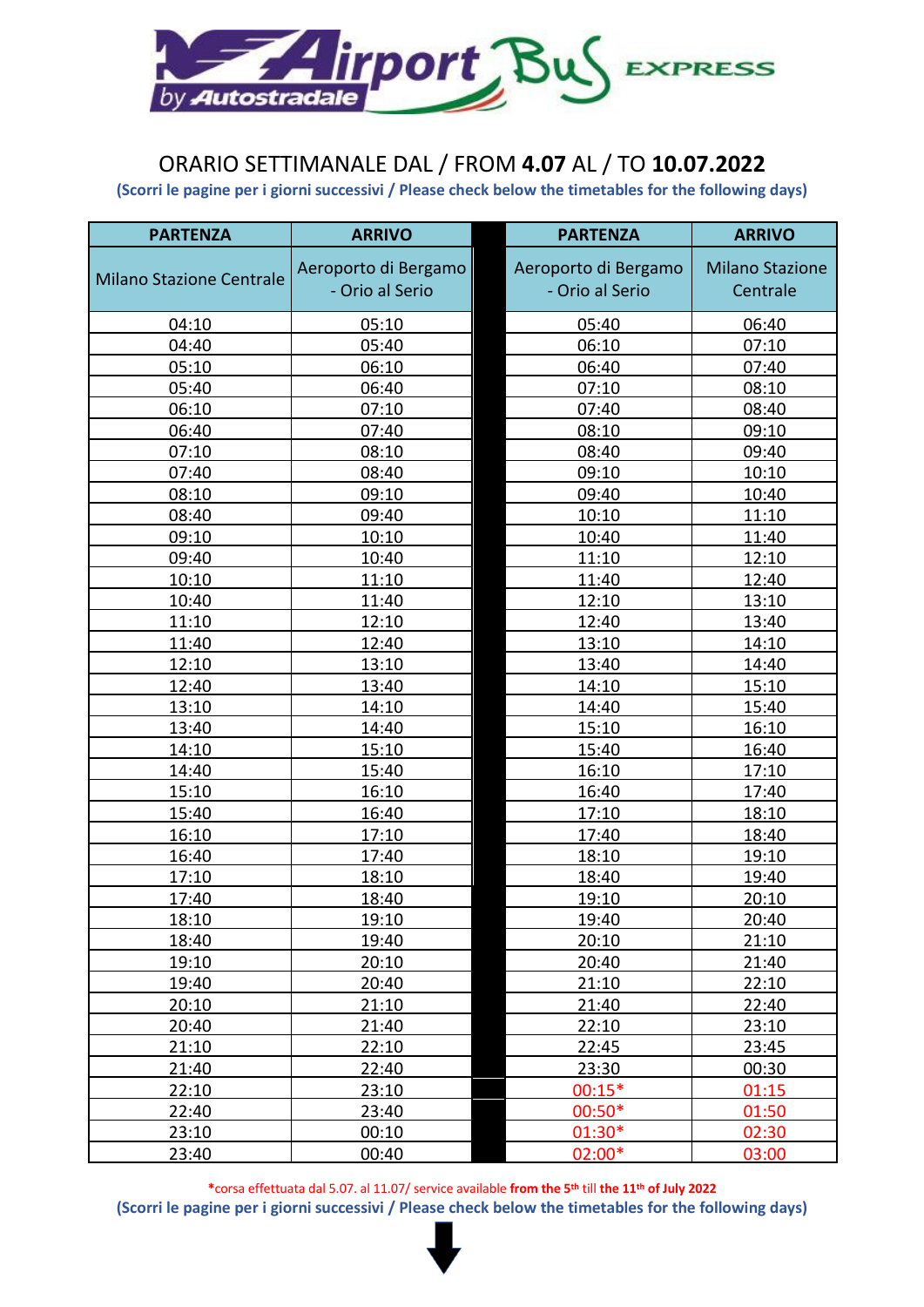

## ORARIO SETTIMANALE DAL / FROM **11.07** AL / TO **17.07.2022**

**(Scorri le pagine per i giorni successivi / Please check below the timetables for the following days)**

| <b>PARTENZA</b>        | <b>ARRIVO</b>          | <b>PARTENZA</b>        | <b>ARRIVO</b>          |
|------------------------|------------------------|------------------------|------------------------|
| <b>Milano Stazione</b> | Aeroporto di Bergamo - | Aeroporto di Bergamo - | <b>Milano Stazione</b> |
| Centrale               | Orio al Serio          | Orio al Serio          | Centrale               |
| 03:50                  | 04:50                  | 05:20                  | 06:20                  |
| 04:20                  | 05:20                  | 05:50                  | 06:50                  |
| 04:50                  | 05:50                  | 06:20                  | 07:20                  |
| 05:20                  | 06:20                  | 06:50                  | 07:50                  |
| 05:50                  | 06:50                  | 07:20                  | 08:20                  |
| 06:20                  | 07:20                  | 07:50                  | 08:50                  |
| 06:50                  | 07:50                  | 08:20                  | 09:20                  |
| 07:20                  | 08:20                  | 08:50                  | 09:50                  |
| 07:50                  | 08:50                  | 09:20                  | 10:20                  |
| 08:20                  | 09:20                  | 09:50                  | 10:50                  |
| 08:50                  | 09:50                  | 10:20                  | 11:20                  |
| 09:20                  | 10:20                  | 10:50                  | 11:50                  |
| 09:50                  | 10:50                  | 11:20                  | 12:20                  |
| 10:20                  | 11:20                  | 11:50                  | 12:50                  |
| 10:50                  | 11:50                  | 12:20                  | 13:20                  |
| 11:20                  | 12:20                  | 12:50                  | 13:50                  |
| 11:50                  | 12:50                  | 13:20                  | 14:20                  |
| 12:20                  | 13:20                  | 13:50                  | 14:50                  |
| 12:50                  | 13:50                  | 14:20                  | 15:20                  |
| 13:20                  | 14:20                  | 14:50                  | 15:50                  |
| 13:50                  | 14:50                  | 15:20                  | 16:20                  |
| 14:20                  | 15:20                  | 15:50                  | 16:50                  |
| 14:50                  | 15:50                  | 16:20                  | 17:20                  |
| 15:20                  | 16:20                  | 16:50                  | 17:50                  |
| 15:50                  | 16:50                  | 17:20                  | 18:20                  |
| 16:20                  | 17:20                  | 17:50                  | 18:50                  |
| 16:50                  | 17:50                  | 18:20                  | 19:20                  |
| 17:20                  | 18:20                  | 18:50                  | 19:50                  |
| 17:50                  | 18:50                  | 19:20                  | 20:20                  |
| 18:20                  | 19:20                  | 19:50                  | 20:50                  |
| 18:50                  | 19:50                  | 20:20                  | 21:20                  |
| 19:20                  | 20:20                  | 20:50                  | 21:50                  |
| 19:50                  | 20:50                  | 21:20                  | 22:20                  |
| 20:20                  | 21:20                  | 21:50                  | 22:50                  |
| 20:50                  | 21:50                  | 22:20                  | 23:20                  |
| 21:20                  | 22:20                  | 23:00                  | 23:50                  |
| 21:50                  | 22:50                  | 23:45                  | 00:20                  |
| 22:20                  | 23:20                  | 00:30*                 | 00:50                  |
| 22:50                  | 23:50                  | $01:00*$               | 01:20                  |
| 23:20                  | 00:50                  | 01:40*                 | 01:50                  |

\*corsa effettuata dal 12.07 – 18.07/ service available from the 12th till the 18th of July 2022 **(Scorri le pagine per i giorni successivi / Please check below the timetables for the following days)**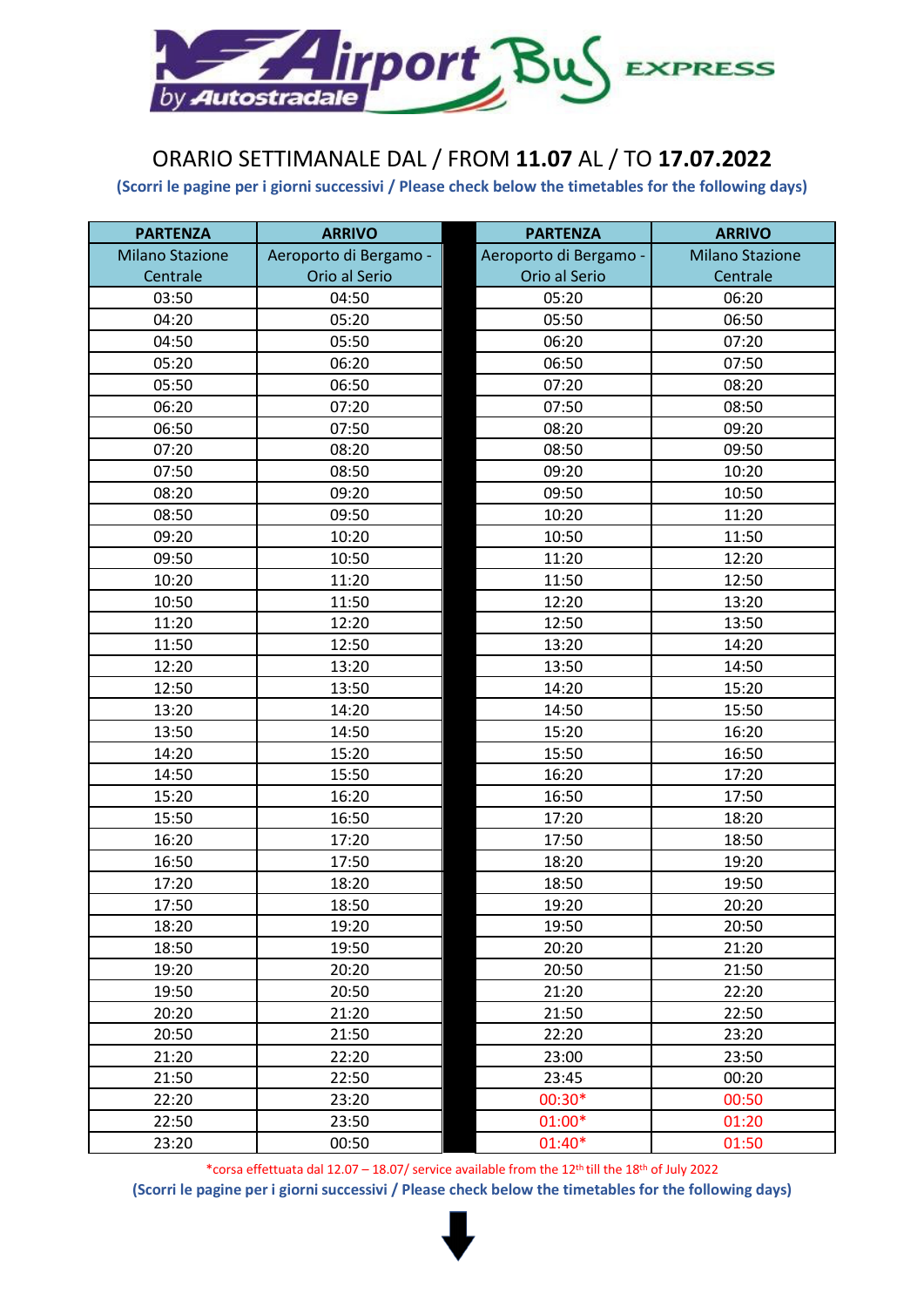

# ORARIO SETTIMANALE DAL / FROM **18.07** AL / TO **24.07.2022**

**(Scorri le pagine per i giorni successivi / Please check below the timetables for the following days)**

| <b>PARTENZA</b>        | <b>ARRIVO</b>     |  | <b>ARRIVO</b>                           |                        |
|------------------------|-------------------|--|-----------------------------------------|------------------------|
| <b>Milano Stazione</b> | Aeroporto di      |  |                                         | <b>Milano Stazione</b> |
| Centrale               | Bergamo - Orio al |  | Aeroporto di Bergamo -<br>Orio al Serio | Centrale               |
|                        | Serio             |  |                                         |                        |
| 04:00                  | 04:45             |  | 05:30                                   | 06:30                  |
| 04:30                  | 05:30             |  | 06:00                                   | 07:00                  |
| 05:00                  | 06:00             |  | 06:30                                   | 07:30                  |
| 05:30                  | 06:30             |  | 07:00                                   | 08:00                  |
| 06:00                  | 07:00             |  | 07:30                                   | 08:30                  |
| 06:30                  | 07:30             |  | 08:00                                   | 09:00                  |
| 07:00                  | 08:00             |  | 08:30                                   | 09:30                  |
| 07:30                  | 08:30             |  | 09:00                                   | 10:00                  |
| 08:00                  | 09:00             |  | 09:30                                   | 10:30                  |
| 08:30                  | 09:30             |  | 10:00                                   | 11:00                  |
| 09:00                  | 10:00             |  | 10:30                                   | 11:30                  |
| 09:30                  | 10:30             |  | 11:00                                   | 12:00                  |
| 10:00                  | 11:00             |  | 11:30                                   | 12:30                  |
| 10:30                  | 11:30             |  | 12:00                                   | 13:00                  |
| 11:00                  | 12:00             |  | 12:30                                   | 13:30                  |
| 11:30                  | 12:30             |  | 13:00                                   | 14:00                  |
| 12:00                  | 13:00             |  | 13:30                                   | 14:30                  |
| 12:30                  | 13:30             |  | 14:00                                   | 15:00                  |
| 13:00                  | 14:00             |  | 14:30                                   | 15:30                  |
| 13:30                  | 14:30             |  | 15:00                                   | 16:00                  |
| 14:00                  | 15:00             |  | 15:30                                   | 16:30                  |
| 14:30                  | 15:30             |  | 16:00                                   | 17:00                  |
| 15:00                  | 16:00             |  | 16:30                                   | 17:30                  |
| 15:30                  | 16:30             |  | 17:00                                   | 18:00                  |
| 16:00                  | 17:00             |  | 17:30                                   | 18:30                  |
| 16:30                  | 17:30             |  | 18:00                                   | 19:00                  |
| 17:00                  | 18:00             |  | 18:30                                   | 19:30                  |
| 17:30                  | 18:30             |  | 19:00                                   | 20:00                  |
| 18:00                  | 19:00             |  | 19:30                                   | 20:30                  |
| 18:30                  | 19:30             |  | 20:00                                   | 21:00                  |
| 19:00                  | 20:00             |  | 20:30                                   | 21:30                  |
| 19:30                  | 20:30             |  | 21:00                                   | 22:00                  |
| 20:00                  | 21:00             |  | 21:30                                   | 22:30                  |
| 20:30                  | 21:30             |  | 22:00                                   | 23:00                  |
| 21:00                  | 22:00             |  | 22:30                                   | 23:30                  |
| 21:30                  | 22:30             |  | 23:15                                   | 00:15                  |
| 22:00                  | 23:00             |  | $00:00*$                                | 01:00                  |
| 22:30                  | 23:30             |  | 00:40*                                  | 01:30                  |
| 23:00                  | 00:00             |  | $01:10*$                                | 02:00                  |
| 23:30                  | 00:30             |  | $01:50*$                                | 02:40                  |

\*corsa effettuata dal **19.07 al 25.07**/ service available from **the 19th till the 25th of July 2022**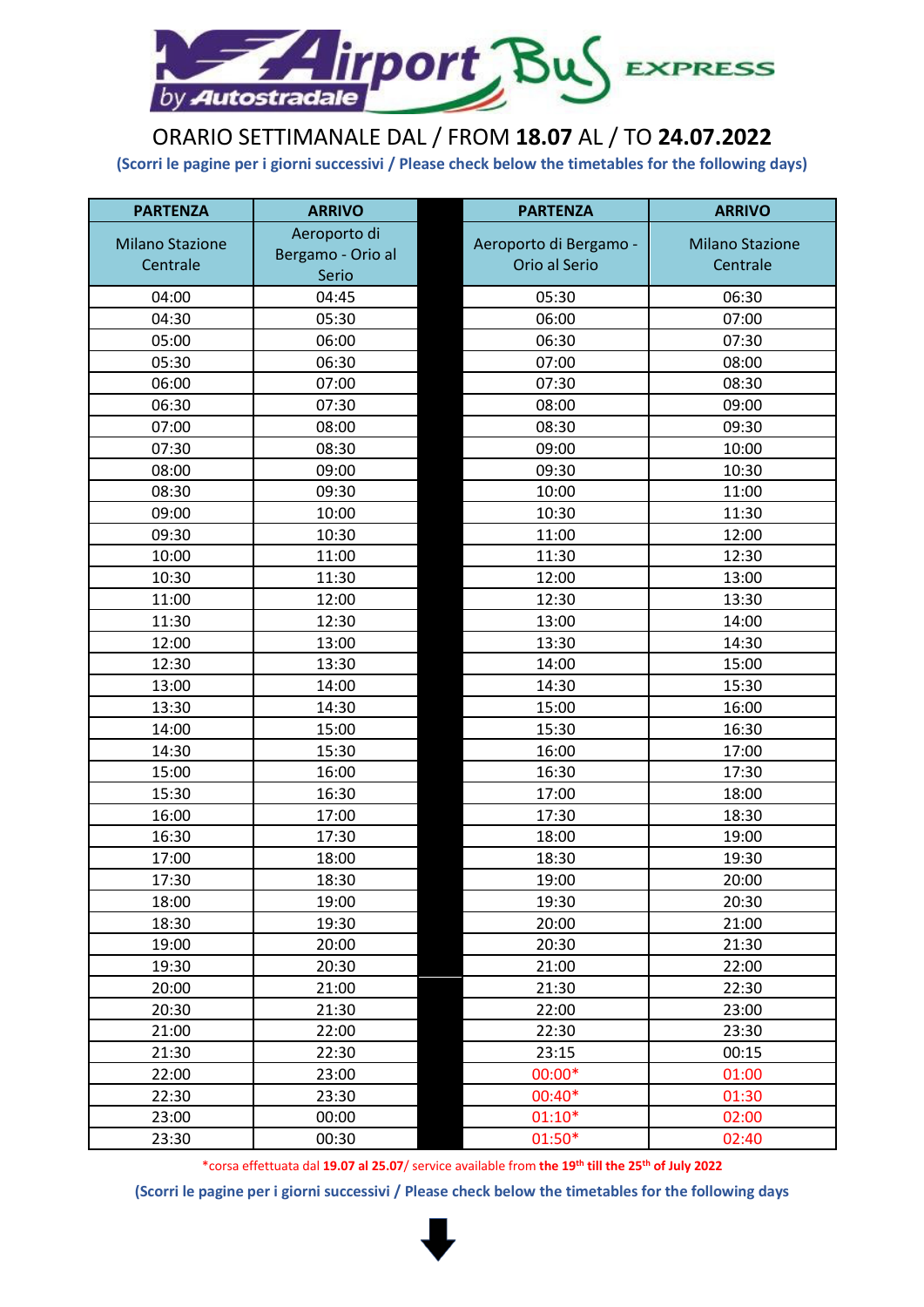

# ORARIO SETTIMANALE DAL / FROM **25.07** AL / TO **31.07.2022**

**(Scorri le pagine per i giorni successivi / Please check below the timetables for the following days)**

| <b>PARTENZA</b>                 | <b>ARRIVO</b>        | <b>PARTENZA</b>      | <b>ARRIVO</b>          |
|---------------------------------|----------------------|----------------------|------------------------|
|                                 | Aeroporto di Bergamo | Aeroporto di Bergamo | <b>Milano Stazione</b> |
| <b>Milano Stazione Centrale</b> | - Orio al Serio      | - Orio al Serio      | Centrale               |
|                                 |                      |                      |                        |
| 04:10                           | 05:10                | 05:40                | 06:40                  |
| 04:40                           | 05:40                | 06:10                | 07:10                  |
| 05:10                           | 06:10                | 06:40                | 07:40                  |
| 05:40                           | 06:40                | 07:10                | 08:10                  |
| 06:10                           | 07:10                | 07:40                | 08:40                  |
| 06:40                           | 07:40                | 08:10                | 09:10                  |
| 07:10                           | 08:10                | 08:40                | 09:40                  |
| 07:40                           | 08:40                | 09:10                | 10:10                  |
| 08:10                           | 09:10                | 09:40                | 10:40                  |
| 08:40                           | 09:40                | 10:10                | 11:10                  |
| 09:10                           | 10:10                | 10:40                | 11:40                  |
| 09:40                           | 10:40                | 11:10                | 12:10                  |
| 10:10                           | 11:10                | 11:40                | 12:40                  |
| 10:40                           | 11:40                | 12:10                | 13:10                  |
| 11:10                           | 12:10                | 12:40                | 13:40                  |
| 11:40                           | 12:40                | 13:10                | 14:10                  |
| 12:10                           | 13:10                | 13:40                | 14:40                  |
| 12:40                           | 13:40                | 14:10                | 15:10                  |
| 13:10                           | 14:10                | 14:40                | 15:40                  |
| 13:40                           | 14:40                | 15:10                | 16:10                  |
| 14:10                           | 15:10                | 15:40                | 16:40                  |
| 14:40                           | 15:40                | 16:10                | 17:10                  |
| 15:10                           | 16:10                | 16:40                | 17:40                  |
| 15:40                           | 16:40                | 17:10                | 18:10                  |
| 16:10                           | 17:10                | 17:40                | 18:40                  |
| 16:40                           | 17:40                | 18:10                | 19:10                  |
| 17:10                           | 18:10                | 18:40                | 19:40                  |
| 17:40                           | 18:40                | 19:10                | 20:10                  |
| 18:10                           | 19:10                | 19:40                | 20:40                  |
| 18:40                           | 19:40                | 20:10                | 21:10                  |
| 19:10                           | 20:10                | 20:40                | 21:40                  |
| 19:40                           | 20:40                | 21:10                | 22:10                  |
| 20:10                           | 21:10                | 21:40                | 22:40                  |
| 20:40                           | 21:40                | 22:10                | 23:10                  |
| 21:10                           | 22:10                | 22:45                | 23:45                  |
| 21:40                           | 22:40                | 23:30                | 00:30                  |
| 22:10                           | 23:10                | $00:15*$             | 01:15                  |
| 22:40                           | 23:40                | $00:50*$             | 01:50                  |
| 23:10                           | 00:10                | 01:30*               | 02:30                  |
| 23:40                           | 00:40                | 02:00*               | 03:00                  |

**\***corsa effettuata dal 26.07. al 01.08/ service available **from the 26th** till **the 01st of August 2022**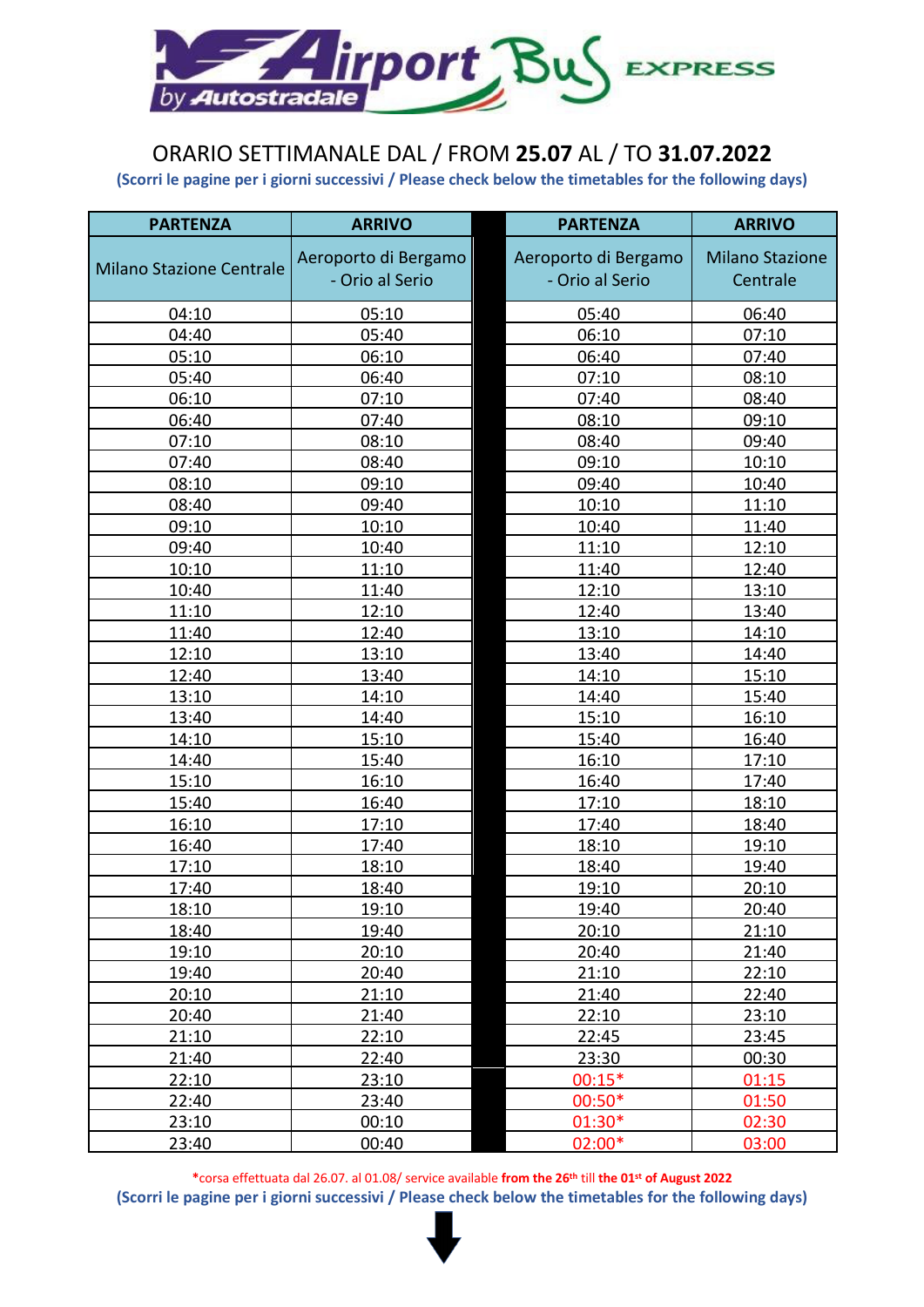

# ORARIO SETTIMANALE DAL / FROM **01.08** AL / TO **07.08.2022**

**(Scorri le pagine per i giorni successivi / Please check below the timetables for the following days)**

| <b>PARTENZA</b>        | <b>ARRIVO</b>          | <b>PARTENZA</b>        | <b>ARRIVO</b>          |
|------------------------|------------------------|------------------------|------------------------|
| <b>Milano Stazione</b> | Aeroporto di Bergamo - | Aeroporto di Bergamo - | <b>Milano Stazione</b> |
| Centrale               | Orio al Serio          | Orio al Serio          | Centrale               |
| 03:50                  | 04:50                  | 05:20                  | 06:20                  |
| 04:20                  | 05:20                  | 05:50                  | 06:50                  |
| 04:50                  | 05:50                  | 06:20                  | 07:20                  |
| 05:20                  | 06:20                  | 06:50                  | 07:50                  |
| 05:50                  | 06:50                  | 07:20                  | 08:20                  |
| 06:20                  | 07:20                  | 07:50                  | 08:50                  |
| 06:50                  | 07:50                  | 08:20                  | 09:20                  |
| 07:20                  | 08:20                  | 08:50                  | 09:50                  |
| 07:50                  | 08:50                  | 09:20                  | 10:20                  |
| 08:20                  | 09:20                  | 09:50                  | 10:50                  |
| 08:50                  | 09:50                  | 10:20                  | 11:20                  |
| 09:20                  | 10:20                  | 10:50                  | 11:50                  |
| 09:50                  | 10:50                  | 11:20                  | 12:20                  |
| 10:20                  | 11:20                  | 11:50                  | 12:50                  |
| 10:50                  | 11:50                  | 12:20                  | 13:20                  |
| 11:20                  | 12:20                  | 12:50                  | 13:50                  |
| 11:50                  | 12:50                  | 13:20                  | 14:20                  |
| 12:20                  | 13:20                  | 13:50                  | 14:50                  |
| 12:50                  | 13:50                  | 14:20                  | 15:20                  |
| 13:20                  | 14:20                  | 14:50                  | 15:50                  |
| 13:50                  | 14:50                  | 15:20                  | 16:20                  |
| 14:20                  | 15:20                  | 15:50                  | 16:50                  |
| 14:50                  | 15:50                  | 16:20                  | 17:20                  |
| 15:20                  | 16:20                  | 16:50                  | 17:50                  |
| 15:50                  | 16:50                  | 17:20                  | 18:20                  |
| 16:20                  | 17:20                  | 17:50                  | 18:50                  |
| 16:50                  | 17:50                  | 18:20                  | 19:20                  |
| 17:20                  | 18:20                  | 18:50                  | 19:50                  |
| 17:50                  | 18:50                  | 19:20                  | 20:20                  |
| 18:20                  | 19:20                  | 19:50                  | 20:50                  |
| 18:50                  | 19:50                  | 20:20                  | 21:20                  |
| 19:20                  | 20:20                  | 20:50                  | 21:50                  |
| 19:50                  | 20:50                  | 21:20                  | 22:20                  |
| 20:20                  | 21:20                  | 21:50                  | 22:50                  |
| 20:50                  | 21:50                  | 22:20                  | 23:20                  |
| 21:20                  | 22:20                  | 23:00                  | 23:50                  |
| 21:50                  | 22:50                  | 23:45                  | 00:20                  |
| 22:20                  | 23:20                  | 00:30*                 | 00:50                  |
| 22:50                  | 23:50                  | $01:00*$               | 01:20                  |
| 23:20                  | 00:50                  | 01:40*                 | 01:50                  |

\*corsa effettuata dal **02.08 – 08.08/** service available from the **2nd till the 8th of August 2022**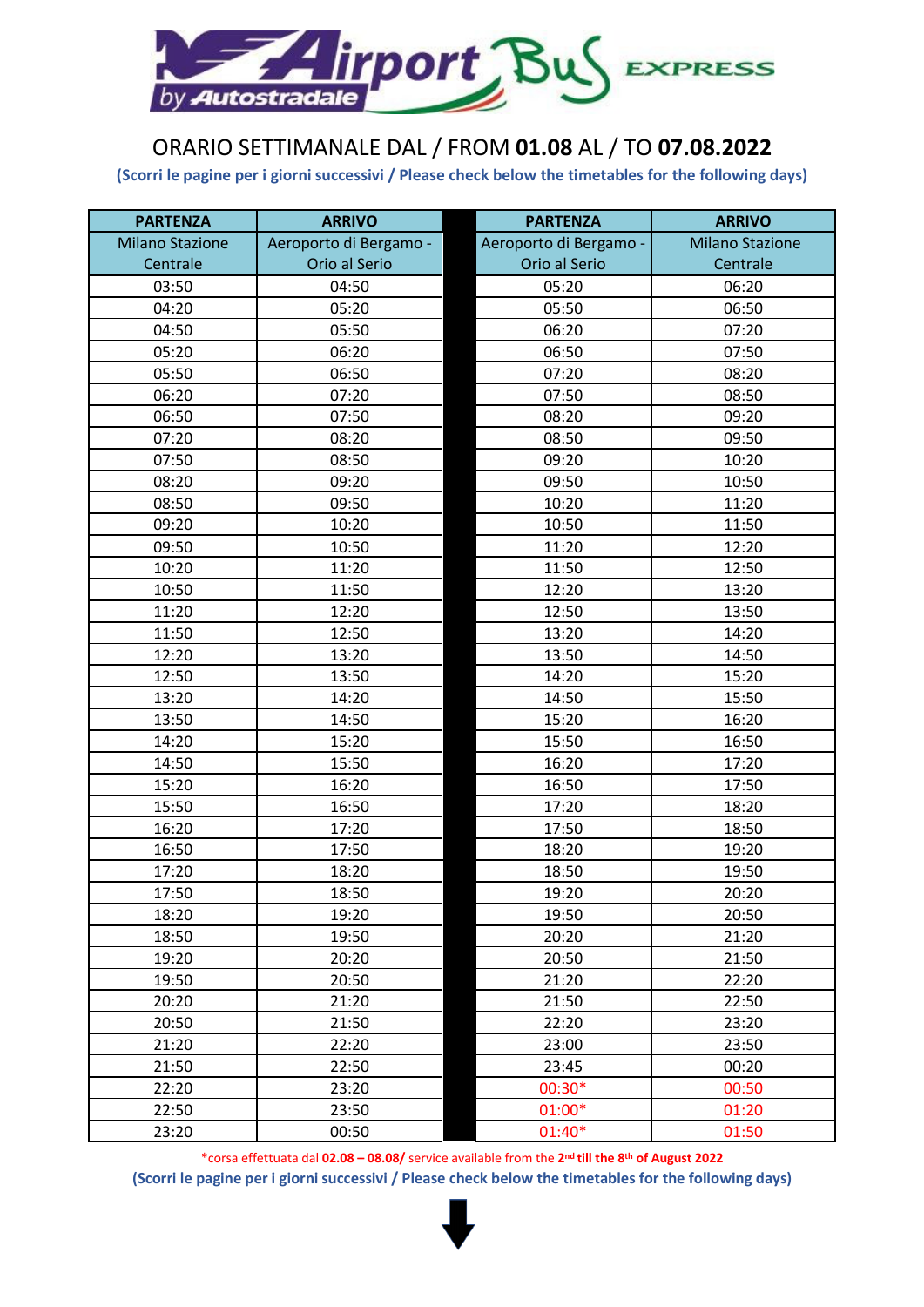

#### ORARIO SETTIMANALE DAL / FROM **8.08** AL / TO **14.08.2022**

**(Scorri le pagine per i giorni successivi / Please check below the timetables for the following days)**

| <b>PARTENZA</b>        | <b>ARRIVO</b>     | <b>PARTENZA</b>        | <b>ARRIVO</b>          |
|------------------------|-------------------|------------------------|------------------------|
| <b>Milano Stazione</b> | Aeroporto di      | Aeroporto di Bergamo - | <b>Milano Stazione</b> |
| Centrale               | Bergamo - Orio al | Orio al Serio          | Centrale               |
|                        | Serio             |                        |                        |
| 04:00                  | 04:45             | 05:30                  | 06:30                  |
| 04:30                  | 05:30             | 06:00                  | 07:00                  |
| 05:00                  | 06:00             | 06:30                  | 07:30                  |
| 05:30                  | 06:30             | 07:00                  | 08:00                  |
| 06:00                  | 07:00             | 07:30                  | 08:30                  |
| 06:30                  | 07:30             | 08:00                  | 09:00                  |
| 07:00                  | 08:00             | 08:30                  | 09:30                  |
| 07:30                  | 08:30             | 09:00                  | 10:00                  |
| 08:00                  | 09:00             | 09:30                  | 10:30                  |
| 08:30                  | 09:30             | 10:00                  | 11:00                  |
| 09:00                  | 10:00             | 10:30                  | 11:30                  |
| 09:30                  | 10:30             | 11:00                  | 12:00                  |
| 10:00                  | 11:00             | 11:30                  | 12:30                  |
| 10:30                  | 11:30             | 12:00                  | 13:00                  |
| 11:00                  | 12:00             | 12:30                  | 13:30                  |
| 11:30                  | 12:30             | 13:00                  | 14:00                  |
| 12:00                  | 13:00             | 13:30                  | 14:30                  |
| 12:30                  | 13:30             | 14:00                  | 15:00                  |
| 13:00                  | 14:00             | 14:30                  | 15:30                  |
| 13:30                  | 14:30             | 15:00                  | 16:00                  |
| 14:00                  | 15:00             | 15:30                  | 16:30                  |
| 14:30                  | 15:30             | 16:00                  | 17:00                  |
| 15:00                  | 16:00             | 16:30                  | 17:30                  |
| 15:30                  | 16:30             | 17:00                  | 18:00                  |
| 16:00                  | 17:00             | 17:30                  | 18:30                  |
| 16:30                  | 17:30             | 18:00                  | 19:00                  |
| 17:00                  | 18:00             | 18:30                  | 19:30                  |
| 17:30                  | 18:30             | 19:00                  | 20:00                  |
| 18:00                  | 19:00             | 19:30                  | 20:30                  |
| 18:30                  | 19:30             | 20:00                  | 21:00                  |
| 19:00                  | 20:00             | 20:30                  | 21:30                  |
| 19:30                  | 20:30             | 21:00                  | 22:00                  |
| 20:00                  | 21:00             | 21:30                  | 22:30                  |
| 20:30                  | 21:30             | 22:00                  | 23:00                  |
| 21:00                  | 22:00             | 22:30                  | 23:30                  |
| 21:30                  | 22:30             | 23:15                  | 00:15                  |
| 22:00                  | 23:00             | $00:00*$               | 01:00                  |
| 22:30                  | 23:30             | 00:40*                 | 01:30                  |
| 23:00                  | 00:00             | $01:10*$               | 02:00                  |
| 23:30                  | 00:30             | $01:50*$               | 02:40                  |

\*corsa effettuata dal **9.08 al 15.08** / service available from **the 9th till the 15th of August 2022**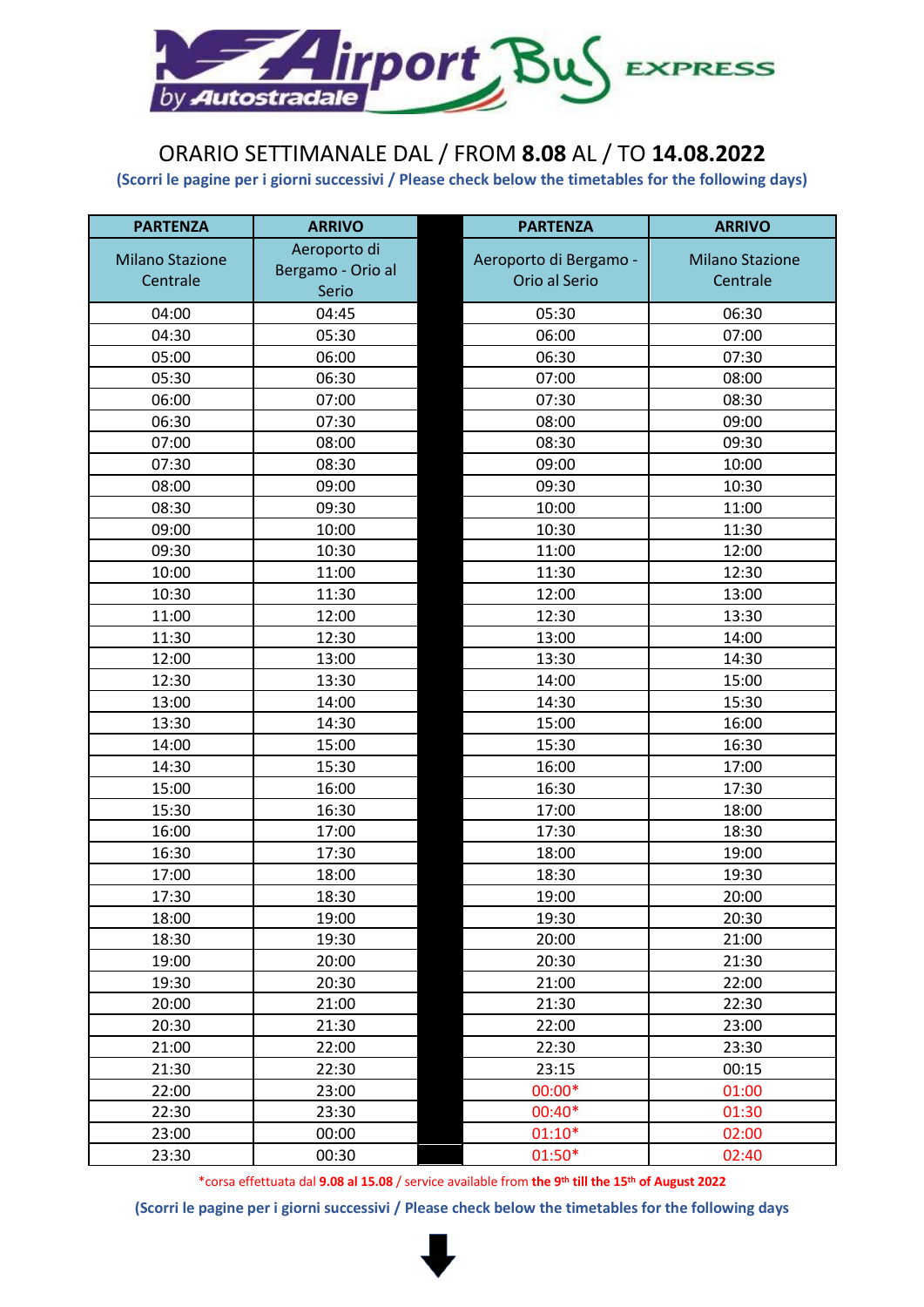

### ORARIO SETTIMANALE DAL / FROM **15.08** AL / TO **21.08.2022**

**(Scorri le pagine per i giorni successivi / Please check below the timetables for the following days)**

| <b>PARTENZA</b>                 | <b>ARRIVO</b>        | <b>PARTENZA</b>      | <b>ARRIVO</b>          |
|---------------------------------|----------------------|----------------------|------------------------|
|                                 | Aeroporto di Bergamo | Aeroporto di Bergamo | <b>Milano Stazione</b> |
| <b>Milano Stazione Centrale</b> | - Orio al Serio      | - Orio al Serio      | Centrale               |
|                                 |                      |                      |                        |
| 04:10                           | 05:10                | 05:40                | 06:40                  |
| 04:40                           | 05:40                | 06:10                | 07:10                  |
| 05:10                           | 06:10                | 06:40                | 07:40                  |
| 05:40                           | 06:40                | 07:10                | 08:10                  |
| 06:10                           | 07:10                | 07:40                | 08:40                  |
| 06:40                           | 07:40                | 08:10                | 09:10                  |
| 07:10                           | 08:10                | 08:40                | 09:40                  |
| 07:40                           | 08:40                | 09:10                | 10:10                  |
| 08:10                           | 09:10                | 09:40                | 10:40                  |
| 08:40                           | 09:40                | 10:10                | 11:10                  |
| 09:10                           | 10:10                | 10:40                | 11:40                  |
| 09:40                           | 10:40                | 11:10                | 12:10                  |
| 10:10                           | 11:10                | 11:40                | 12:40                  |
| 10:40                           | 11:40                | 12:10                | 13:10                  |
| 11:10                           | 12:10                | 12:40                | 13:40                  |
| 11:40                           | 12:40                | 13:10                | 14:10                  |
| 12:10                           | 13:10                | 13:40                | 14:40                  |
| 12:40                           | 13:40                | 14:10                | 15:10                  |
| 13:10                           | 14:10                | 14:40                | 15:40                  |
| 13:40                           | 14:40                | 15:10                | 16:10                  |
| 14:10                           | 15:10                | 15:40                | 16:40                  |
| 14:40                           | 15:40                | 16:10                | 17:10                  |
| 15:10                           | 16:10                | 16:40                | 17:40                  |
| 15:40                           | 16:40                | 17:10                | 18:10                  |
| 16:10                           | 17:10                | 17:40                | 18:40                  |
| 16:40                           | 17:40                | 18:10                | 19:10                  |
| 17:10                           | 18:10                | 18:40                | 19:40                  |
| 17:40                           | 18:40                | 19:10                | 20:10                  |
| 18:10                           | 19:10                | 19:40                | 20:40                  |
| 18:40                           | 19:40                | 20:10                | 21:10                  |
| 19:10                           | 20:10                | 20:40                | 21:40                  |
| 19:40                           | 20:40                | 21:10                | 22:10                  |
| 20:10                           | 21:10                | 21:40                | 22:40                  |
| 20:40                           | 21:40                | 22:10                | 23:10                  |
| 21:10                           | 22:10                | 22:45                | 23:45                  |
| 21:40                           | 22:40                | 23:30                | 00:30                  |
| 22:10                           | 23:10                | $00:15*$             | 01:15                  |
| 22:40                           | 23:40                | $00:50*$             | 01:50                  |
| 23:10                           | 00:10                | 01:30*               | 02:30                  |
| 23:40                           | 00:40                | 02:00*               | 03:00                  |

**\***corsa effettuata dal **16.08 al 22.08** / service available **from the 16th** till **the 22nd of August 2022**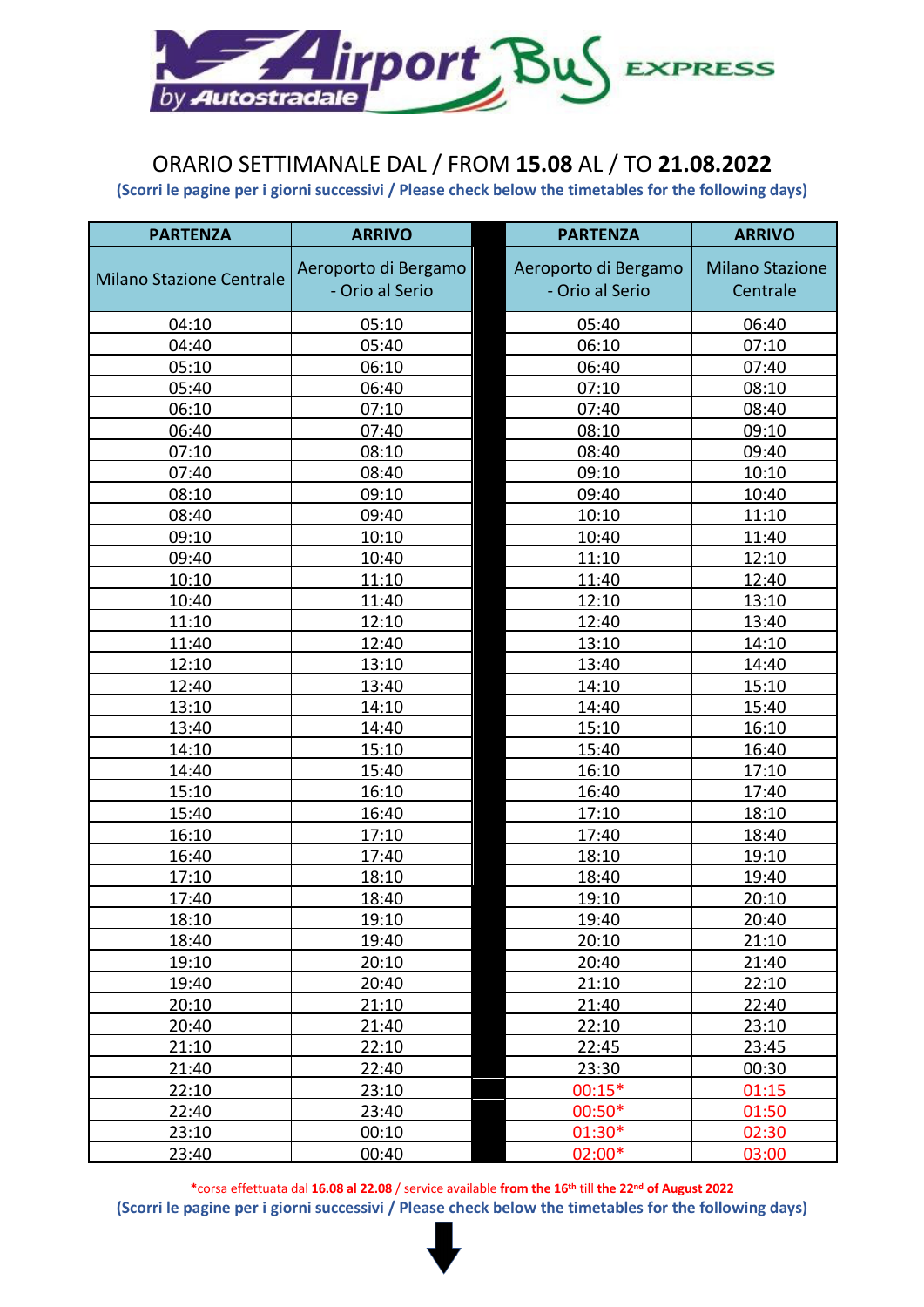

## ORARIO SETTIMANALE DAL / FROM **22.08** AL / TO **28.08.2022**

**(Scorri le pagine per i giorni successivi / Please check below the timetables for the following days)**

| <b>PARTENZA</b>        | <b>ARRIVO</b>          | <b>PARTENZA</b>        | <b>ARRIVO</b>          |
|------------------------|------------------------|------------------------|------------------------|
| <b>Milano Stazione</b> | Aeroporto di Bergamo - | Aeroporto di Bergamo - | <b>Milano Stazione</b> |
| Centrale               | Orio al Serio          | Orio al Serio          | Centrale               |
| 03:50                  | 04:50                  | 05:20                  | 06:20                  |
| 04:20                  | 05:20                  | 05:50                  | 06:50                  |
| 04:50                  | 05:50                  | 06:20                  | 07:20                  |
| 05:20                  | 06:20                  | 06:50                  | 07:50                  |
| 05:50                  | 06:50                  | 07:20                  | 08:20                  |
| 06:20                  | 07:20                  | 07:50                  | 08:50                  |
| 06:50                  | 07:50                  | 08:20                  | 09:20                  |
| 07:20                  | 08:20                  | 08:50                  | 09:50                  |
| 07:50                  | 08:50                  | 09:20                  | 10:20                  |
| 08:20                  | 09:20                  | 09:50                  | 10:50                  |
| 08:50                  | 09:50                  | 10:20                  | 11:20                  |
| 09:20                  | 10:20                  | 10:50                  | 11:50                  |
| 09:50                  | 10:50                  | 11:20                  | 12:20                  |
| 10:20                  | 11:20                  | 11:50                  | 12:50                  |
| 10:50                  | 11:50                  | 12:20                  | 13:20                  |
| 11:20                  | 12:20                  | 12:50                  | 13:50                  |
| 11:50                  | 12:50                  | 13:20                  | 14:20                  |
| 12:20                  | 13:20                  | 13:50                  | 14:50                  |
| 12:50                  | 13:50                  | 14:20                  | 15:20                  |
| 13:20                  | 14:20                  | 14:50                  | 15:50                  |
| 13:50                  | 14:50                  | 15:20                  | 16:20                  |
| 14:20                  | 15:20                  | 15:50                  | 16:50                  |
| 14:50                  | 15:50                  | 16:20                  | 17:20                  |
| 15:20                  | 16:20                  | 16:50                  | 17:50                  |
| 15:50                  | 16:50                  | 17:20                  | 18:20                  |
| 16:20                  | 17:20                  | 17:50                  | 18:50                  |
| 16:50                  | 17:50                  | 18:20                  | 19:20                  |
| 17:20                  | 18:20                  | 18:50                  | 19:50                  |
| 17:50                  | 18:50                  | 19:20                  | 20:20                  |
| 18:20                  | 19:20                  | 19:50                  | 20:50                  |
| 18:50                  | 19:50                  | 20:20                  | 21:20                  |
| 19:20                  | 20:20                  | 20:50                  | 21:50                  |
| 19:50                  | 20:50                  | 21:20                  | 22:20                  |
| 20:20                  | 21:20                  | 21:50                  | 22:50                  |
| 20:50                  | 21:50                  | 22:20                  | 23:20                  |
| 21:20                  | 22:20                  | 23:00                  | 23:50                  |
| 21:50                  | 22:50                  | 23:45                  | 00:20                  |
| 22:20                  | 23:20                  | 00:30*                 | 00:50                  |
| 22:50                  | 23:50                  | $01:00*$               | 01:20                  |
| 23:20                  | 00:50                  | 01:40*                 | 01:50                  |

\*corsa effettuata dal **23.08 – 29.08**/ service available from the **23rd till the 29th of August 2022 (Scorri le pagine per i giorni successivi / Please check below the timetables for the following days)**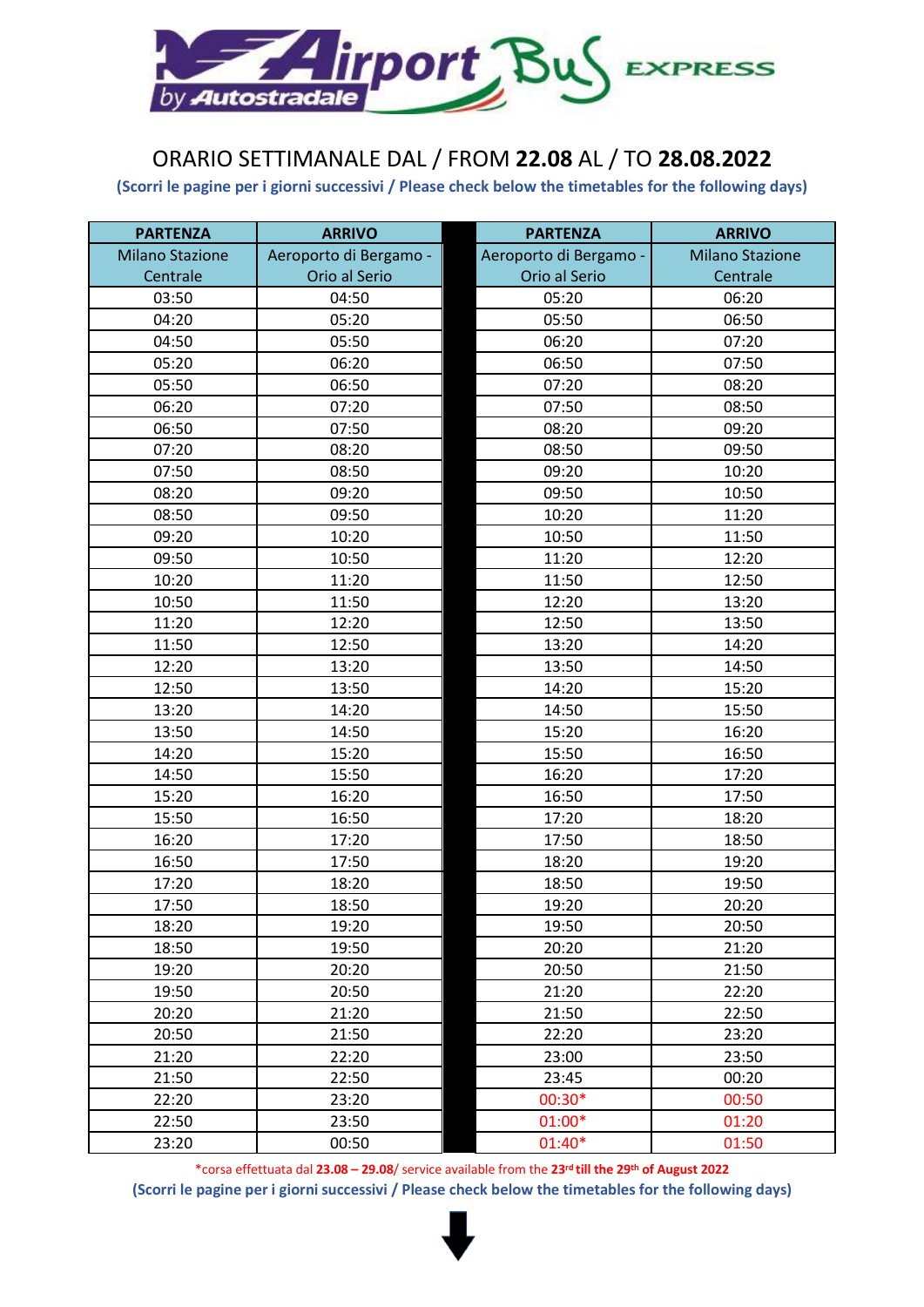

## ORARIO SETTIMANALE DAL / FROM **29.08** AL / TO **04.09.2022**

**(Scorri le pagine per i giorni successivi / Please check below the timetables for the following days)**

| <b>PARTENZA</b>        | <b>ARRIVO</b>     | <b>PARTENZA</b>        | <b>ARRIVO</b>          |
|------------------------|-------------------|------------------------|------------------------|
| <b>Milano Stazione</b> | Aeroporto di      | Aeroporto di Bergamo - | <b>Milano Stazione</b> |
| Centrale               | Bergamo - Orio al | Orio al Serio          | Centrale               |
|                        | Serio             |                        |                        |
| 04:00                  | 04:45             | 05:30                  | 06:30                  |
| 04:30                  | 05:30             | 06:00                  | 07:00                  |
| 05:00                  | 06:00             | 06:30                  | 07:30                  |
| 05:30                  | 06:30             | 07:00                  | 08:00                  |
| 06:00                  | 07:00             | 07:30                  | 08:30                  |
| 06:30                  | 07:30             | 08:00                  | 09:00                  |
| 07:00                  | 08:00             | 08:30                  | 09:30                  |
| 07:30                  | 08:30             | 09:00                  | 10:00                  |
| 08:00                  | 09:00             | 09:30                  | 10:30                  |
| 08:30                  | 09:30             | 10:00                  | 11:00                  |
| 09:00                  | 10:00             | 10:30                  | 11:30                  |
| 09:30                  | 10:30             | 11:00                  | 12:00                  |
| 10:00                  | 11:00             | 11:30                  | 12:30                  |
| 10:30                  | 11:30             | 12:00                  | 13:00                  |
| 11:00                  | 12:00             | 12:30                  | 13:30                  |
| 11:30                  | 12:30             | 13:00                  | 14:00                  |
| 12:00                  | 13:00             | 13:30                  | 14:30                  |
| 12:30                  | 13:30             | 14:00                  | 15:00                  |
| 13:00                  | 14:00             | 14:30                  | 15:30                  |
| 13:30                  | 14:30             | 15:00                  | 16:00                  |
| 14:00                  | 15:00             | 15:30                  | 16:30                  |
| 14:30                  | 15:30             | 16:00                  | 17:00                  |
| 15:00                  | 16:00             | 16:30                  | 17:30                  |
| 15:30                  | 16:30             | 17:00                  | 18:00                  |
| 16:00                  | 17:00             | 17:30                  | 18:30                  |
| 16:30                  | 17:30             | 18:00                  | 19:00                  |
| 17:00                  | 18:00             | 18:30                  | 19:30                  |
| 17:30                  | 18:30             | 19:00                  | 20:00                  |
| 18:00                  | 19:00             | 19:30                  | 20:30                  |
| 18:30                  | 19:30             | 20:00                  | 21:00                  |
| 19:00                  | 20:00             | 20:30                  | 21:30                  |
| 19:30                  | 20:30             | 21:00                  | 22:00                  |
| 20:00                  | 21:00             | 21:30                  | 22:30                  |
| 20:30                  | 21:30             | 22:00                  | 23:00                  |
| 21:00                  | 22:00             | 22:30                  | 23:30                  |
| 21:30                  | 22:30             | 23:15                  | 00:15                  |
| 22:00                  | 23:00             | $00:00*$               | 01:00                  |
| 22:30                  | 23:30             | 00:40*                 | 01:30                  |
| 23:00                  | 00:00             | $01:10*$               | 02:00                  |
| 23:30                  | 00:30             | 01:50*                 | 02:40                  |

\*corsa effettuata dal **30.08 – 05.09** / service available from the **30th of August till the 5th of September 2022**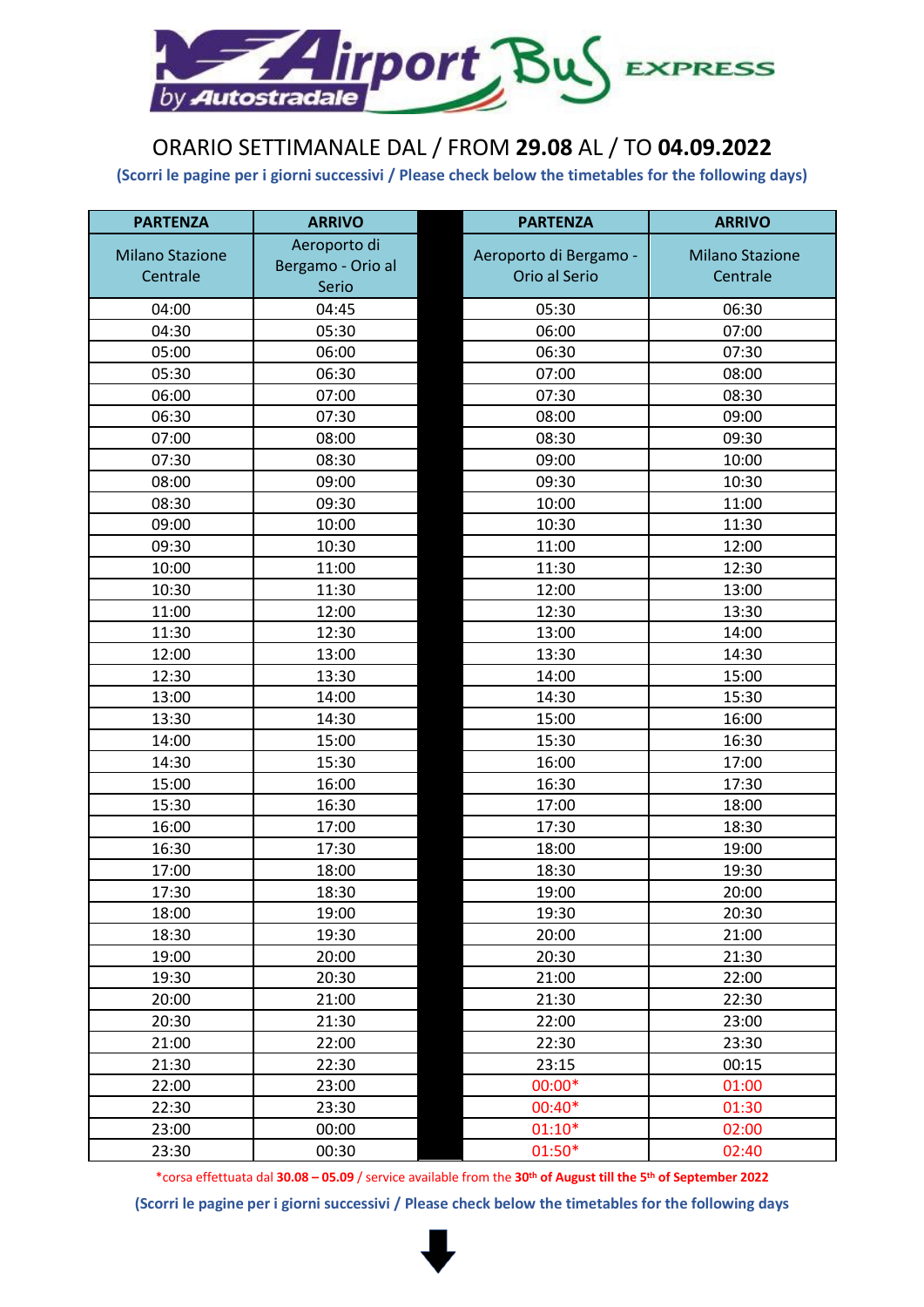

### ORARIO SETTIMANALE DAL / FROM **5.09** AL / TO **11.09.2022**

**(Scorri le pagine per i giorni successivi / Please check below the timetables for the following days)**

| <b>PARTENZA</b>                 | <b>ARRIVO</b>        | <b>PARTENZA</b>      | <b>ARRIVO</b>          |
|---------------------------------|----------------------|----------------------|------------------------|
|                                 | Aeroporto di Bergamo | Aeroporto di Bergamo | <b>Milano Stazione</b> |
| <b>Milano Stazione Centrale</b> | - Orio al Serio      | - Orio al Serio      | Centrale               |
|                                 |                      |                      |                        |
| 04:10                           | 05:10                | 05:40                | 06:40                  |
| 04:40                           | 05:40                | 06:10                | 07:10                  |
| 05:10                           | 06:10                | 06:40                | 07:40                  |
| 05:40                           | 06:40                | 07:10                | 08:10                  |
| 06:10                           | 07:10                | 07:40                | 08:40                  |
| 06:40                           | 07:40                | 08:10                | 09:10                  |
| 07:10                           | 08:10                | 08:40                | 09:40                  |
| 07:40                           | 08:40                | 09:10                | 10:10                  |
| 08:10                           | 09:10                | 09:40                | 10:40                  |
| 08:40                           | 09:40                | 10:10                | 11:10                  |
| 09:10                           | 10:10                | 10:40                | 11:40                  |
| 09:40                           | 10:40                | 11:10                | 12:10                  |
| 10:10                           | 11:10                | 11:40                | 12:40                  |
| 10:40                           | 11:40                | 12:10                | 13:10                  |
| 11:10                           | 12:10                | 12:40                | 13:40                  |
| 11:40                           | 12:40                | 13:10                | 14:10                  |
| 12:10                           | 13:10                | 13:40                | 14:40                  |
| 12:40                           | 13:40                | 14:10                | 15:10                  |
| 13:10                           | 14:10                | 14:40                | 15:40                  |
| 13:40                           | 14:40                | 15:10                | 16:10                  |
| 14:10                           | 15:10                | 15:40                | 16:40                  |
| 14:40                           | 15:40                | 16:10                | 17:10                  |
| 15:10                           | 16:10                | 16:40                | 17:40                  |
| 15:40                           | 16:40                | 17:10                | 18:10                  |
| 16:10                           | 17:10                | 17:40                | 18:40                  |
| 16:40                           | 17:40                | 18:10                | 19:10                  |
| 17:10                           | 18:10                | 18:40                | 19:40                  |
| 17:40                           | 18:40                | 19:10                | 20:10                  |
| 18:10                           | 19:10                | 19:40                | 20:40                  |
| 18:40                           | 19:40                | 20:10                | 21:10                  |
| 19:10                           | 20:10                | 20:40                | 21:40                  |
| 19:40                           | 20:40                | 21:10                | 22:10                  |
| 20:10                           | 21:10                | 21:40                | 22:40                  |
| 20:40                           | 21:40                | 22:10                | 23:10                  |
| 21:10                           | 22:10                | 22:45                | 23:45                  |
| 21:40                           | 22:40                | 23:30                | 00:30                  |
| 22:10                           | 23:10                | $00:15*$             | 01:15                  |
| 22:40                           | 23:40                | $00:50*$             | 01:50                  |
| 23:10                           | 00:10                | 01:30*               | 02:30                  |
| 23:40                           | 00:40                | 02:00*               | 03:00                  |

**\***corsa effettuata dal **6.09 al 12.09** / service available **from the 6th** till **the 12th of September 2022**